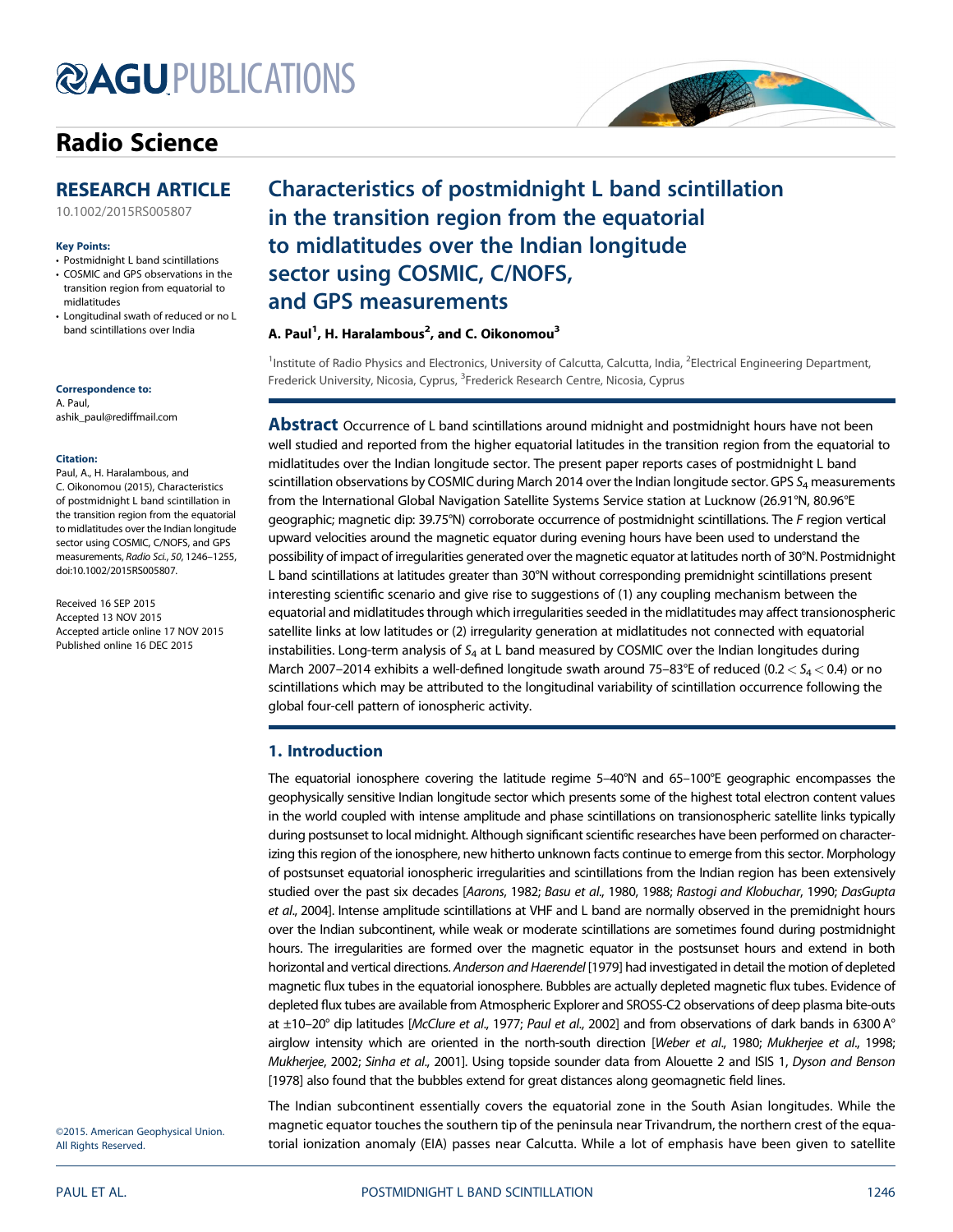observations of the ionosphere south of the northern crest in the geophysically sensitive Indian longitude sector, very few and isolated studies have been conducted north of the northern crest of the EIA. In the absence of adequate ground-based measurements from locations north of the northern crest of EIA in the Indian longitude sector, satellite-based measurements of scintillation occurrences could provide valuable information from this geophysically sensitive region of the Earth.

Recent efforts have been made to study occurrence of L band scintillations around midnight and postmidnight hours using GPS measurements from two stations, Calcutta (22.58°N, 88.38°E geographic; magnetic dip: 32°N) situated near the northern crest of the EIA and Siliguri (26.72°N, 88.39°E geographic; magnetic dip: 40°N) located beyond the northern crest of the EIA in the Indian longitude sector [Das et al., 2014].

Proper understanding of the phenomena of equatorial spread F (ESF) and scintillations needs development of accurate models of the small- and medium-scale irregularities associated with them. These issues could be addressed using ground- or satellite-based measurements [de La Beaujardière et al., 2004] for detection of ESF or irregularities. The large-scale structures associated with scintillations (~300–400 m for L band and 800m–1 km for VHF) are essentially field-aligned. However, the smaller-scale structures are bifurcated as observed by all-sky images [Kelley, 2009] and Global Ultraviolet Imager (GUVI) Thermosphere-Ionosphere-Mesosphere Energetics and Dynamics (TIMED) images [Henderson et al., 2005]. The seeding mechanism affecting the bifurcation is sensitive to local conditions which are not well understood. Earlier studies of the equatorial scintillations have established the longitudinal morphology [Aarons, 1982, 1993; Basu and Basu, 1985].

The Constellation Observing System for Meteorology, Ionosphere, and Climate (COSMIC/FORMOSAT-3) was launched on 15 April 2006 as a joint venture between the United States and the Republic of China (Taiwan) [Anthes et al., 2008]. The sensors on board the six satellite constellation make routine observations of the ionosphere. Every COSMIC satellite carries onboard three instruments for studying the ionosphere, namely, GPS Occultation Experiment (GOX), Tiny Ionospheric Photometer (TIP), and Tri-Band Beacon (TBB). The present study used the GOX  $S_4$  index measurements to study irregularity characteristics and scintillation occurrence over the Indian longitude sector during 2007–2014 with special emphasis on March 2014 because of postmidnight L band scintillation activity.

Since the emphasis behind the present study was to understand midnight and postmidnight L band scintillation occurrence in the Indian longitude sector, particularly in the less explored transition region from the equatorial to the midlatitudes, it was necessary to validate COSMIC observations with ground-based data. Data from the International Global Navigation Satellite Systems Service (IGS) station at Lucknow (26.91°N, 80.96°E geographic; magnetic dip: 39.75°N) located beyond the northern crest of the EIA were utilized to study L band scintillation occurrence particularly during postmidnight period.

It is important to note that the present paper does not attempt to provide a morphological study of L band scintillation occurrence over the Indian longitude sector but presents a statistical overview using COSMIC measurements over the Indian longitude sector coupled with GPS  $S<sub>4</sub>$  measurements from Lucknow with a primary focus on midnight and postmidnight scintillation observations. In spite of coordinated observations from COSMIC and GPS during March 2014, an exact correlation between  $S_4$  indices measured by the two may not be obtained mainly due to the different measurement techniques and geometry of the raypath.

Day-to-day variability of scintillations in the equatorial region have been extensively studied using different techniques, like images at 135.6 nm from the Global Ultraviolet Imager (GUVI) which showed a distinct longitudinal variation in its occurrence [Basu et al., 2009]. The present paper also reports longitudinal variability of scintillation occurrence over the Indian longitude sector in the light of the global wave number four-cell pattern.

Since development of ionospheric irregularities is subject to rapid uplifting of the F region ionosphere over the magnetic equator during the evening hours, the vertical upward ion velocities obtained from the Communications/Navigation Outage Forecasting System (C/NOFS) satellite are used to study the ionospheric dynamics around the magnetic equator during evening to midnight time period.

#### 2. Data

The COSMIC GPS Occultation Experiment (GOX) data used in this study were downloaded from the COSMIC Data Acquisition and Analysis Center Web site ([http://cosmic-io.cosmic.ucar.edu/cdaac/login/cosmic/\)](http://cosmic-io.cosmic.ucar.edu/cdaac/login/cosmic/) recorded during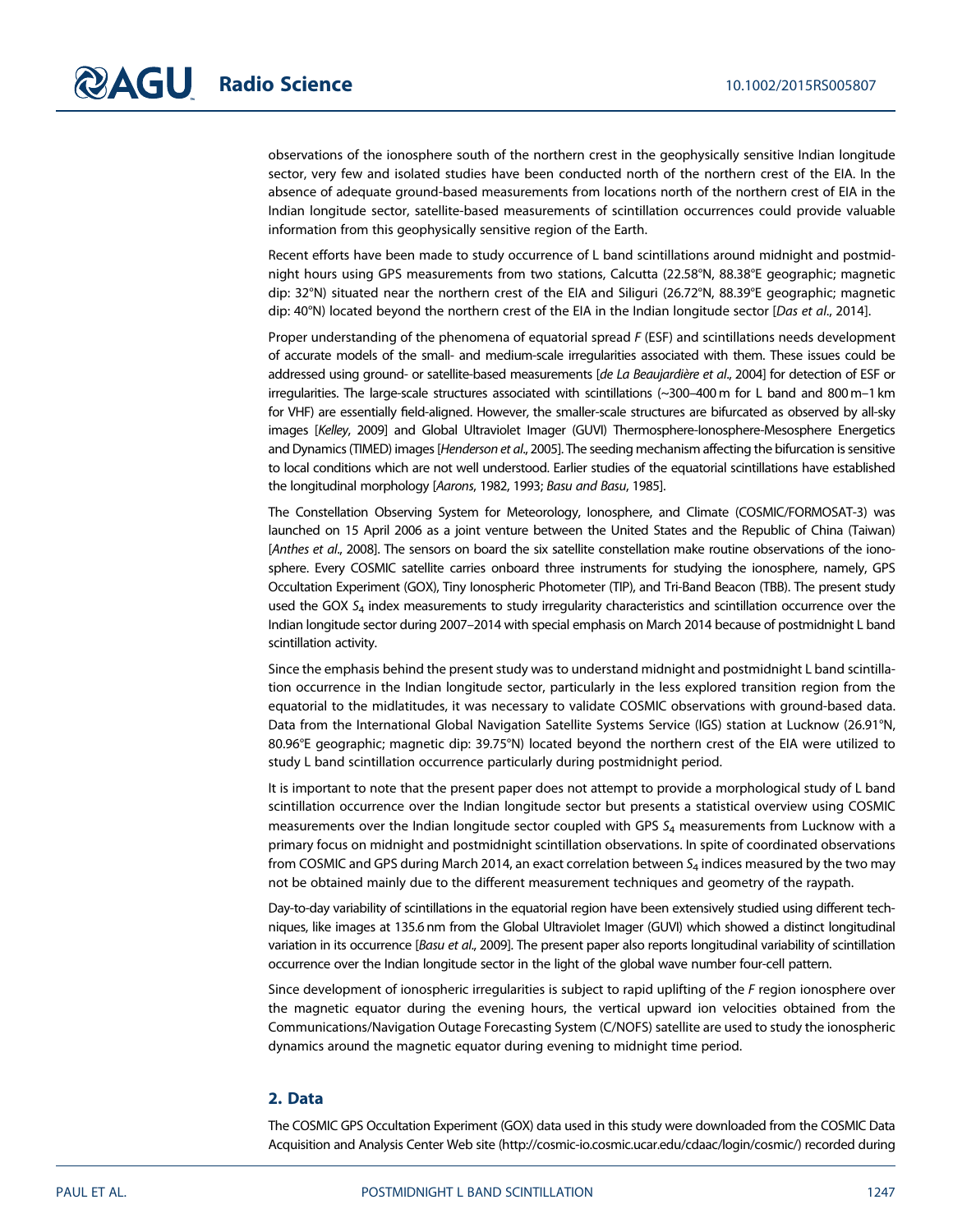2007–2014 over the Indian subcontinent broadly covering the latitude and longitude swath of 5–40°N and 65–100°E. The recorded files contain the  $S_4$  index calculated from the 1 Hz L band data corresponding to each observation and occultation of the GPS satellites observed by COSMIC. These files contain information on the position (latitude, longitude, and altitude) and universal time of the COSMIC satellite making the observations. The maximum and minimum values of the  $S_4$  index and the  $S_4$  calculated over a 9 s interval are reported in these files [Dymond, 2012]. The 1 Hz  $S_4$  measurements correspond to the Cartesian coordinates of the COSMIC satellite and GPS satellites in the geocentric fixed coordinate system. In the present paper, the maximum value of  $S<sub>4</sub>$ calculated over a 9 s interval and the associated position information have been used. Maximum  $S_4$  values were filtered, and those greater than 0.2 were selected. To ensure that only F region scintillations are considered,  $S_4$ values that occurred within the altitude range of 200–500 km were retained. The  $S_4$  values were binned into two categories, 13:00–19:00 UT and 19:00–23:00 UT, to consider local premidnight and postmidnight hours over the Indian subcontinent. It should be noted that March 2014 was magnetically quiet with Kp values varying from 0 to 4. The monthly mean sunspot number for March 2014 was 128.7.

In order to provide further corroboration of postmidnight L band scintillation observations in the transition region between the equatorial and midlatitudes, scintillation observations from the IGS station at Lucknow (26.91°N, 80.96°E geographic; magnetic dip: 39.75°N) have been used. The station at Lucknow was selected as it lies beyond the northern crest of the EIA and hence could provide information on the transition zone between the equatorial and midlatitudes. It is important to note that there are very few or nonexistent ground-based measurements over the latitude range of 30–35°N, primarily because of terrain and logistic issues. Thus, satellite-based studies can effectively fill-up this void and thereby provide new information.  $S_4$ index measured on different GPS satellite vehicle links at 30 s interval during 13:00–23:00 UT of March 2014 have been obtained from the IGS station at Lucknow available on the website [http://sopac.ucsd.edu.](http://sopac.ucsd.edu) An elevation mask of 20° has been used while analyzing the data to eliminate the effects of multipath. Although  $S_4$  measurements have been used from COSMIC as well as GPS, a point-to-point correspondence is not expected primarily due to different measurement techniques and effect of geometry.

The C/NOFS satellite was launched in April 2008 into a low-inclination (13°) orbit, with perigee of 400 km and apogee of 850 km. It is a U.S. Air Force mission to forecast ambient plasma densities and irregularities in the equatorial ionosphere [de La Beaujardière et al., 2004]. Instruments on the satellite measure electric fields, plasma characteristics, neutral winds, and the strength of scintillation-producing irregularities. The upward ion velocity  $V_z$  is provided by C/NOFS at 1 s resolution on the website [http://cindispace.utdallas.edu.](http://cindispace.utdallas.edu) The downloaded data are filtered to cover the Indian longitude sector 65-100°E. Positive values of  $V_z$  indicate upward direction.

#### 3. Results

Figure 1a shows a map of the Indian subcontinent with the magnetic equator passing near the southern tip of the peninsula over Tirunelveli (8.73°N, 77.70°E geographic; magnetic dip: 3.26°N), Calcutta (22.58°N, 88.38°E geographic; magnetic dip: 32°N), located in the anomaly crest region, and the station at Lucknow (26.91°N, 80.96°E geographic; magnetic dip: 39.75°N) located beyond the northern crest of the EIA. Figure 1b shows the tracks of the COSMIC satellites over India during March 2014. It is important to note that a large number of passes of COSMIC were available, particularly north of 30°N geographic latitude which coincides with the major region of interest in the present paper. Figure 2 shows the scintillation occurrence map as observed by COSMIC over the Indian subcontinent for weak scintillations ( $0.2 \leq S_4 < 0.4$ ) in Figure 2a, moderate scintillations (0.4  $\leq$  S<sub>4</sub> < 0.6) in Figure 2b, and strong scintillations (S<sub>4</sub>  $\geq$  0.6) in Figure 2c during 13:00-19:00 UT of March 2014. The color scale on the right indicates different levels of scintillations at varying latitudes and longitudes. Figure 3 shows the corresponding scintillation occurrence map from COSMIC for the postmidnight period of 19:00–23:00 UT.

From Figure 2, it is found that majority (53 cases out of 68) of intense scintillation ( $S_4 \ge 0.6$ ) events observed by COSMIC during 13:00–19:00 UT of March 2014 occurred over the latitude region 20–40°N while only 15 cases were found within the range of 5–20°N. Out of the 53 cases of intense scintillations noted between 20 and 40° N, 36 occurred at latitudes north of 30°N. It is important to note that observations of L band scintillations at locations well beyond the northern crest of the EIA are very few in the Indian longitude sector.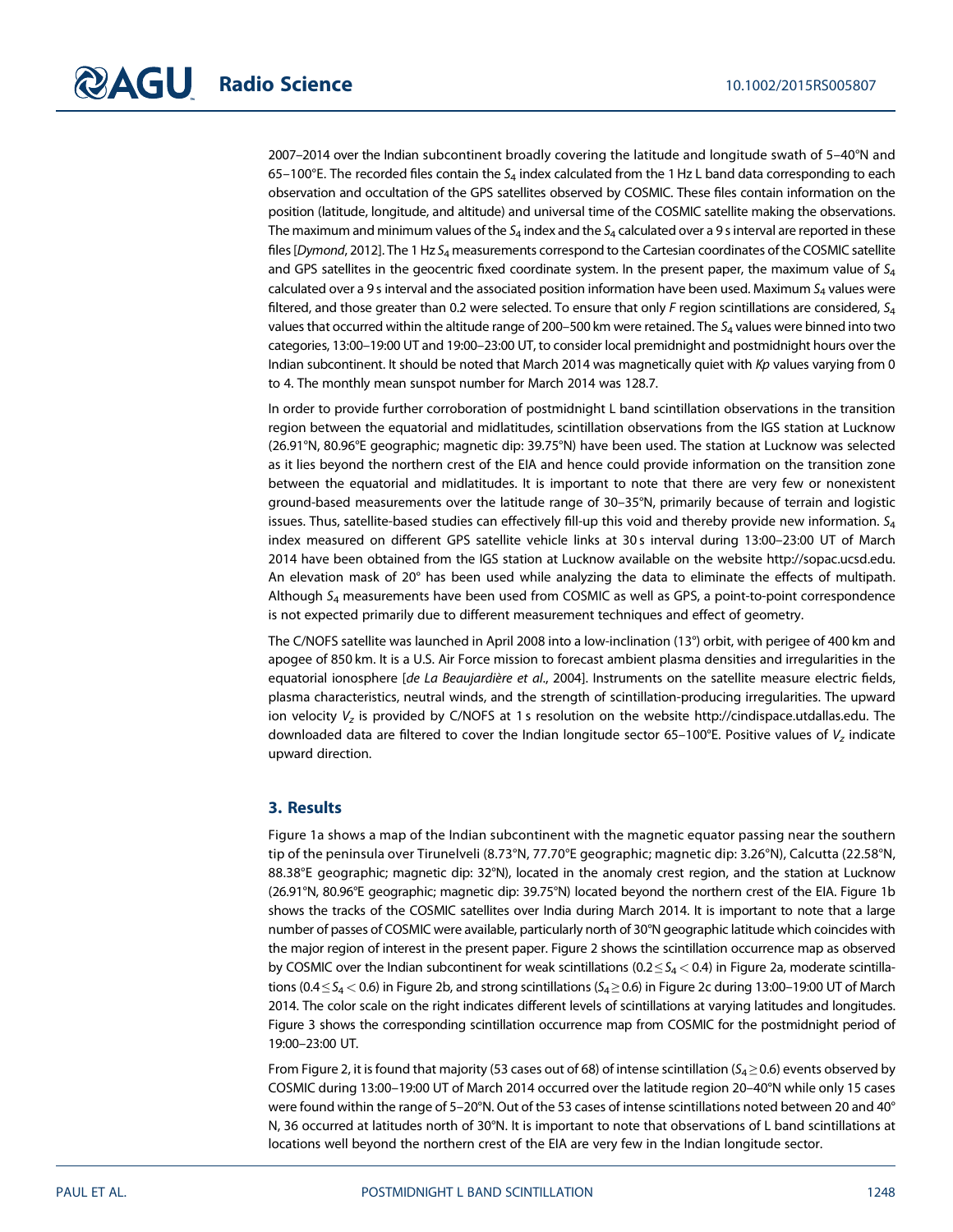### **QAGU Radio Science** 2012/07/2015RS005807



Figure 1. (a) Map of India showing the magnetic equator, northern crest of the equatorial ionization anomaly (EIA), and the station at Lucknow (b) tracks of COSMIC satellites over India during March 2014.

During the postmidnight hours (19:00–23:00 UT), nine cases of intense scintillations ( $S_4 \ge 0.6$ ) were found between the latitudes of 20 and 40°N, of which seven occurred at latitudes greater than 30°N as seen from Figure 3. On further analyzing these seven cases, it was found that they occurred between 19:00 and 20:00 UT and were confined to heights of 234–341 km. Further, five of them occurred over the longitude swath 67–75°E.

These cases also show a pronounced longitudinal confinement with 36 cases of intense scintillations observed between 85 and 100°E during the premidnight hours 13:00–19:00 UT. However, only seven such cases were noted between 75 and 80°E in the premidnight period and none during the postmidnight hours.

Postmidnight scintillations were observed by COSMIC on 1, 3, 4, 5, 7, 8, 9, 12, 13, 14, 15, 16, 27, 29, and 30 March 2014. Such observations at latitudes greater than 30°N were noted on 1, 4, 7, 8, 9, 12, 13, 14, and 15 March 2014. Out of these cases, premidnight scintillations in the same region (latitude > 30°N) were observed on all the above dates with the exception of 8 and 9 March 2014. Observations of scintillations by COSMIC during early evening hours (13:00–15:00 UT) at locations around the magnetic equator (~10–12°N geographic latitude in the Indian longitude sector) are noted only on 8 March 2015 (13:47 UT, 12.56°N geographic latitude, 95.75°E geographic longitude). This suggests that the cases of postmidnight scintillations observed by COSMIC on 8 and 9 March 2014 at latitudes north of 30°N may not owe its origin to ionization density irregularities generated over the magnetic equator in the early evening hours which elongate with the progress of the night along the highly conducting geomagnetic field lines to off-equatorial latitudes.

Figure 4a shows the variation of  $S_4$  index ( $S_4$  > 0.2) measured on different GPS SV links from Lucknow as a function of 350 km subionospheric latitude and longitude during 13:00–19:00 UT (premidnight hours), while Figure 4b shows the corresponding plot for 19:00–23:00 UT (postmidnight) over the entire month of March 2014. It could be seen from Figure 4a that the majority of scintillation cases were confined within 20–26°N, although there were some events which occurred at subionospheric latitudes greater than 30°. During postmidnight period (19:00-23:00 UT), it is interesting to note cases of GPS scintillations with  $S_4$ ~0.4 around 32°N which are sufficiently away from the northern crest of the EIA and the region of equatorial electrojet. From these figures, a longitude swath of reduced or no scintillations could be identified around 75–78°E during premidnight period and 75–80°E during postmidnight hours.

Figure 5 shows the maximum z component of ion velocity ( $V_z$  + ve upward) obtained from C/NOFS during the evening to midnight time interval of 17:00–24:00 magnetic local time (MLT) over 65–100°E covering the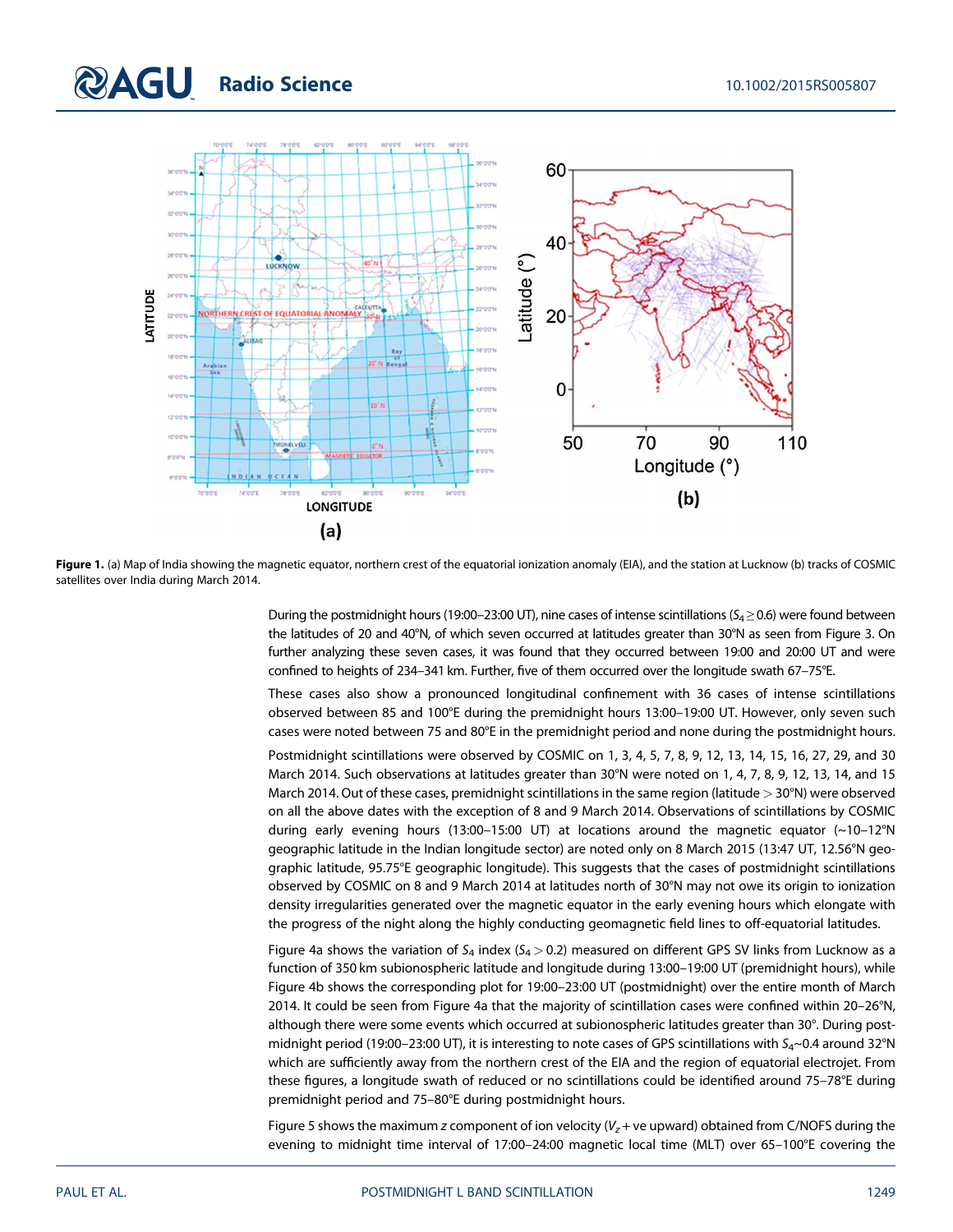

Figure 2. Scintillation occurrence map as observed by COSMIC over the Indian subcontinent for (a) weak scintillations (0.2  $\leq$  S<sub>4</sub> < 0.4), (b) moderate scintillations (0.4  $\leq$  S<sub>4</sub> < 0.6), and (c) strong scintillations (S<sub>4</sub>  $\geq$  0.6) during 13:00-19:00 UT of March 2014. The color scale on the right indicates different levels of scintillations at varying latitudes and longitudes.

Indian longitude sector at different magnetic latitudes (MLATs) in Figure 5a and different magnetic local times (MLTs) in Figure 5b on different days of March 2014. The black dots correspond to dates of scintillation observation by COSMIC, while the crosses represent nonscintillation dates. It is interesting to note that cases of scintillation correspond to maximum  $V_z$  occurring at higher MLAT as shown in Figure 5a. A clear distinction between the F region vertical velocity for scintillation and nonscintillation cases could be identified around 100 m/s. Occurrence of maximum  $V<sub>z</sub>$  during 19:00-21:00 MLT is found to cause scintillations as evident from Figure 5b. On 9 March 2014, the maximum value of  $V<sub>z</sub>$  was found to be 177 m/s at 19:42 MLT over the magnetic equator. Corresponding to this date, there was no premidnight scintillations at latitudes greater than 30°N but there was postmidnight scintillation observations by COSMIC in this region.

Maps of scintillation occurrences over the Indian longitude sector observed by COSMIC were made for the month of March during 2007–2014 covering extremely low to high solar activity period. Figures 6 and 7 show maps of  $S_4$  at different latitudes and longitudes over the Indian subcontinent for the periods of 13:00-19:00 UT and 19:00–23:00 UT, respectively. The color scales shown on the right indicate the levels of scintillations. It is important to note that in almost all the figures, a zone of low ( $0.2 < S_4 \le 0.4$ ) or nonexistent scintillation  $(S_4 < 0.2)$  activity, marked with a box, is found over the longitude swath 75-83°E.

#### 4. Discussions

It is important to note that occurrence of L band scintillations during postmidnight hours is rare and has not been extensively reported in literature from the Indian longitude sector [Das et al., 2014]. Such effects are usually recorded at locations around the northern crest of the EIA like Calcutta [Ray and DasGupta, 2007]. However, the present study reports occurrences of L band scintillations mainly during 19:00–20:00 UT from COSMIC and GPS measurements at latitudes between 30°N and 40°N using COSMIC GPS radio occultation and ground-based GPS records.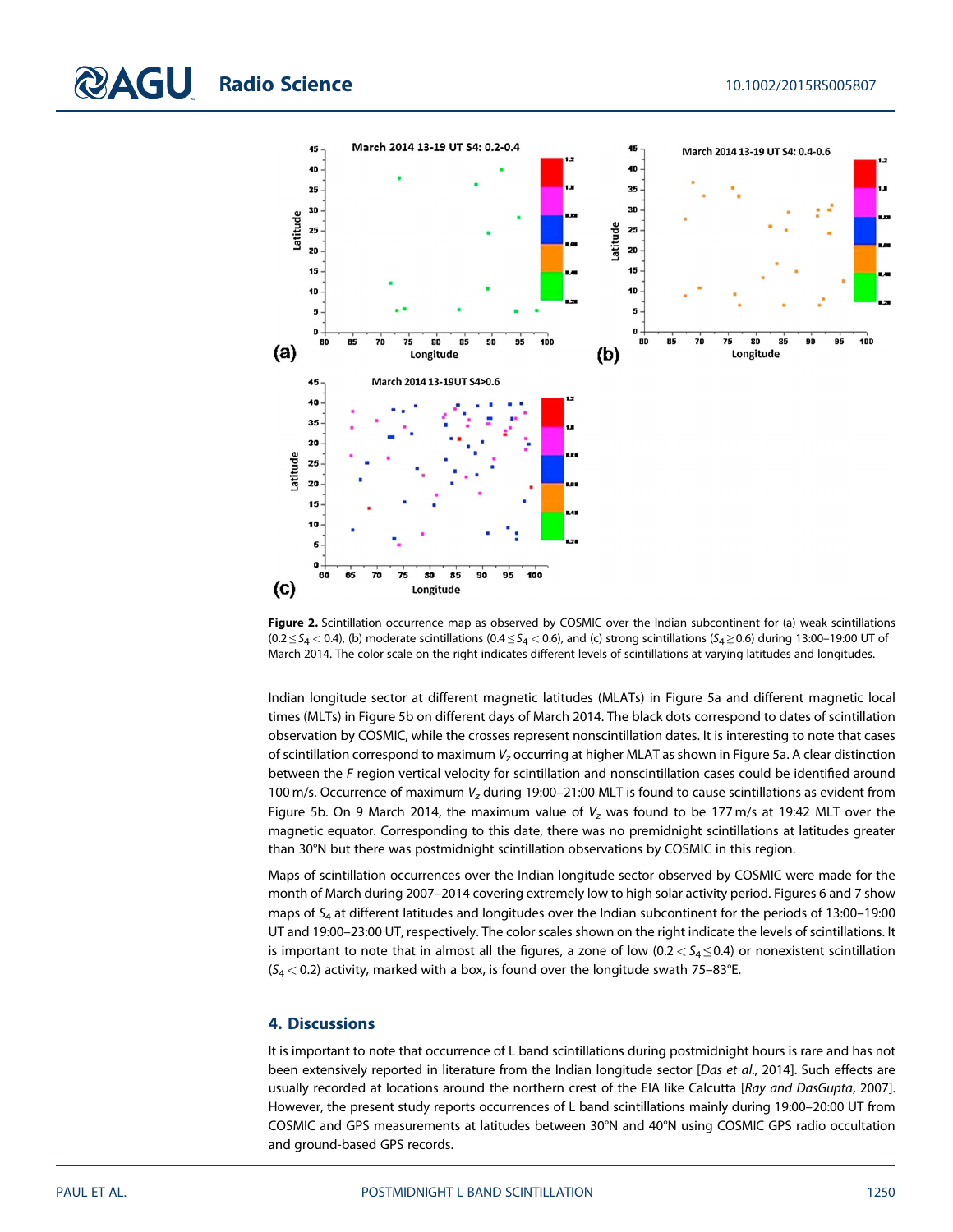

Figure 3. Scintillation occurrence map as observed by COSMIC over the Indian subcontinent for (a) weak scintillations  $(0.2 \leq S_4 < 0.4)$ , (b) moderate scintillations  $(0.4 \leq S_4 < 0.6)$ , and (c) strong scintillations  $(S_4 \geq 0.6)$  during 19:00-23:00 UT of March 2014. The color scale on the right indicates different levels of scintillations at varying latitudes and longitudes.

Scintillation observation at latitudes beyond the northern crest of the EIA in the equatorial region around midnight and postmidnight hours is an outstanding problem that has not been properly addressed so far. Observation of postmidnight L band scintillation by COSMIC at latitudes greater than 30°N without corresponding premidnight scintillations in this region is a new observation which is difficult to explain on the lines of present understanding of equatorial ionospheric processes. Vertical upward ion velocities measured by C/NOFS during early evening to midnight time interval indicate that on dates when postmidnight scintillations occurred over the Indian longitude sector of 65–100°E, vertical upward ion velocities were higher (>100 m/s) at magnetic latitudes of 10°N to 5°N around the magnetic equator. Thus, stronger uplift of the F region ionosphere over the magnetic equator will force the irregularities to move to higher offequatorial latitudes with a finite time delay between occurrence of scintillations near the magnetic equator and off-equatorial locations. It is important to note that maximum upward ion velocities are mainly confined within the time interval of 19:00–21:00 MLT on scintillation dates. One of the most intriguing observations was noted on 9 March 2014 when maximum  $V<sub>z</sub>$  values of 177 m/s were noted at 19:42 MLT at magnetic latitude of 0.26°N. However, on this date no premidnight scintillations were noted by COSMIC at latitudes greater than 30°N, although there were postmidnight scintillation observations in this region. On 8 March 2014, maximum V<sub>z</sub> value of 129 m/s was found at 21:16 MLT. On this date, COSMIC observed scintillations during early evening hours between the magnetic equator and the northern crest of the EIA (10–20°N), but there were no premidnight scintillations north of 30°N, although there were postmidnight scintillations in this region.

Similar results were reported earlier from spread  $F$  and scintillation studies in the Indian region covering a solar cycle [Chandra and Rastogi, 1972]. Occurrence of strong equatorial spread F (ESF) was reported during postmidnight periods of June solstices of low sunspot number years from low-latitude stations like Ahmedabad (magnetic dip: 33.38°N) and Taipei (magnetic dip: 35.72°N) [Rastogi and Kulkarni, 1969; Huang and Yeh, 1970]. VHF scintillation studies from India have shown that the equatorial belt of scintillations in the Indian region is narrowest during June solstices of low sunspot number years [Banola et al., 2010].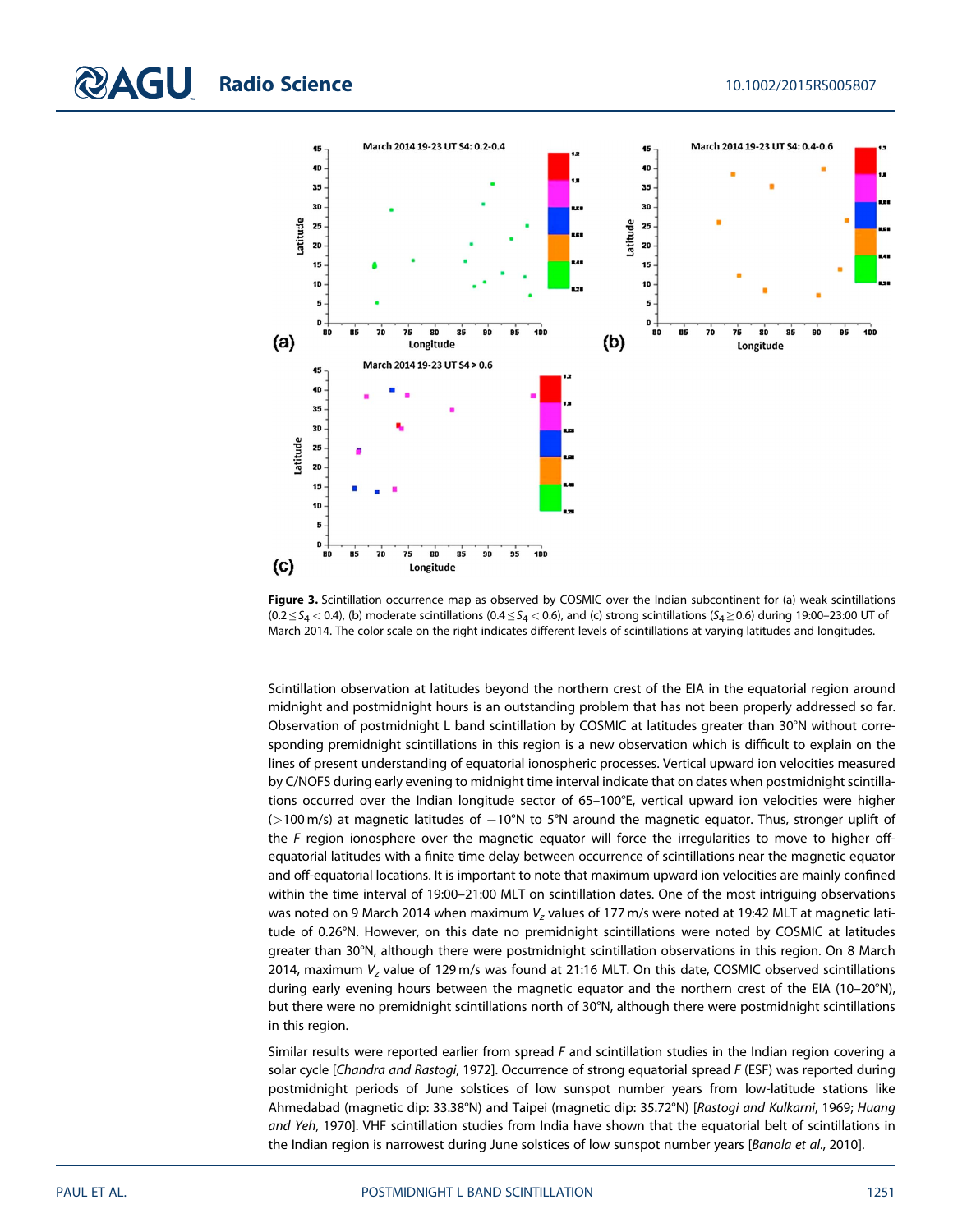

Figure 4. Variation of  $S_4$  index measured on different GPS SV links from Lucknow as a function of 350 km subionospheric latitude and longitude during (a) 13:00–19:00 UT and (b) 19:00–23:00 UT for March 2014.

It has been suggested that coupling between mesoscale traveling ionospheric disturbance (MSTID) at low to middle latitudes and the equatorial F layer leads to growth of equatorial plasma bubbles [Krall et al., 2011]. This coupling is most pronounced when the wave vector is perpendicular to the geomagnetic field and is nonexistent if the MSTID occurs at such high latitude so as not to influence the bottomside F layer. ESF may be triggered when the MSTID affects field lines corresponding to the bottomside F layer. It has also been proposed that traveling ionospheric disturbances could be one of the major sources of the nonequatorial scintillation events [Candido et al., 2011; Das et al., 2014]. Very low values of background electron densities present during these midnight and postmidnight scintillation observations in the transition region between



Figure 5. Maximum z component of ion velocity ( $V_z$  + ve upward) obtained from C/NOFS during 17:00-24:00 MLT over 65–100°E at different (a) magnetic latitudes (MLATs) and (b) different magnetic local times (MLTs) on different days of March 2014. The black dots correspond to dates of scintillation observation by COSMIC, while the crosses represent nonscintillation dates.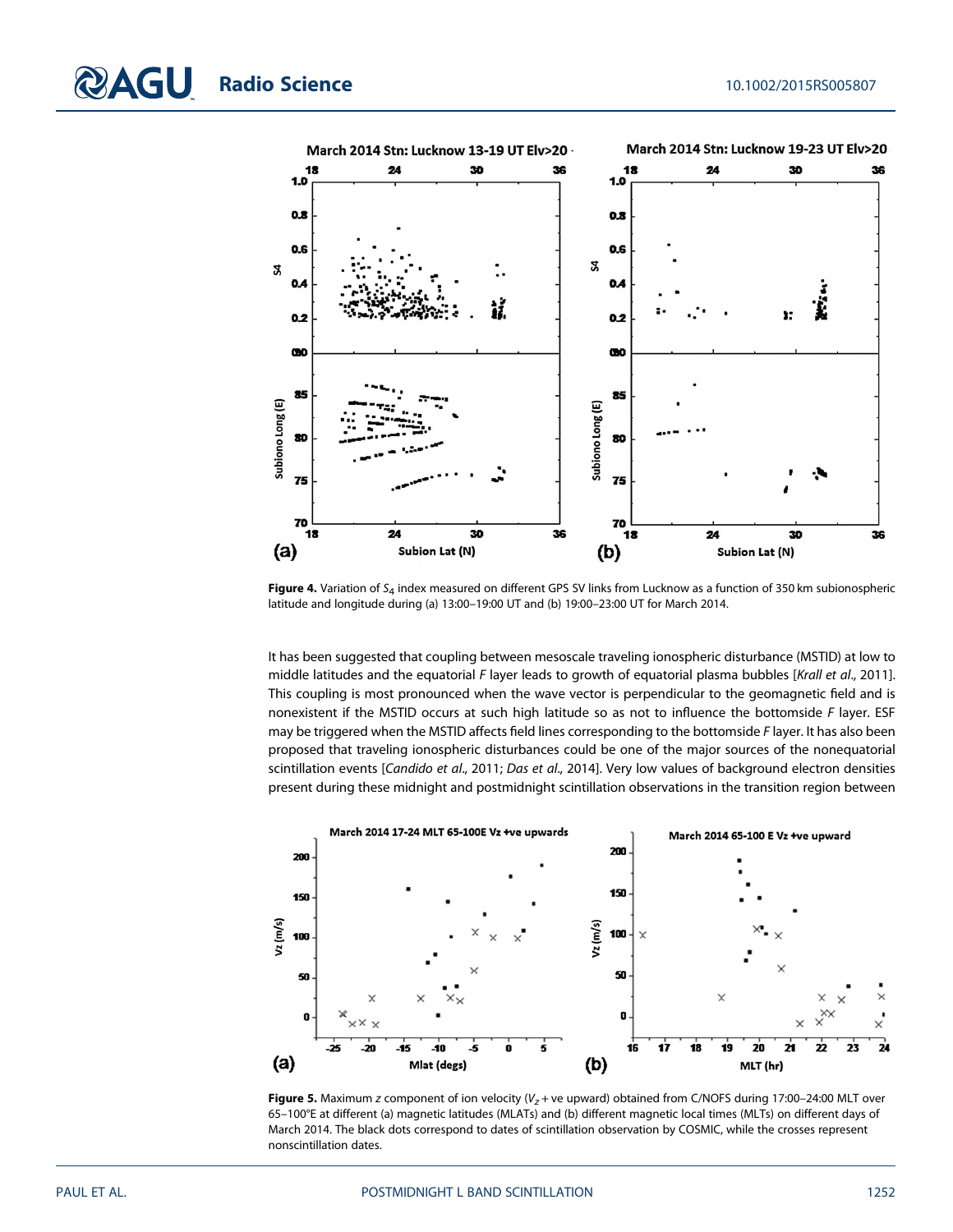### **QAGU Radio Science** 2012/2015RS005807



Figure 6. Maps of  $S_4$  at different latitudes and longitudes over the Indian subcontinent for the period of 13:00-19:00 UT of the month of March for 2007-2014. The color scale indicating levels of scintillation is shown. All scintillation levels with  $S_4 > 0.6$  are shown in black.

the equatorial and midlatitudes could be associated with ionospheric irregularities of midlatitude origin. Observations of plasma depletions by C/NOFS on consecutive orbits indicate a slow growth rate during premidnight hours, which may eventually reach the satellite altitude around midnight or postmidnight period [Yokoyama et al., 2011a, 2011b]. The role of the equatorward thermospheric wind which is responsible for the midnight temperature maximum may be important in creating a favorable condition for the growth of Rayleigh-Taylor instability around midnight. Postmidnight ionization depletions near the magnetic equator could be generated by polarization electric fields associated with ionospheric instability mechanism occurring in the midlatitudes [Miller et al., 2009] under magnetic quiet conditions. Present understanding of the physics behind ionospheric irregularities indicate prereversal vertical rise of the F layer, atmospheric gravity waves, and gravity wave manifestation as large-scale wave structure as possible triggering mechanisms. During solar minimum period, when gravity wave perturbations play the dominant role for instability growth over prereversal enhancement, onset of scintillations may be delayed to late evening or postmidnight hours [Li et al., 2011; Abdu, 2012]. However, it is important to note that the cases presented in this paper occurred under moderate-to-high solar activity conditions when the background ionospheric conditions necessary for seeding of ionospheric irregularities may not be dominated predominantly by gravity waves.

Transionospheric satellite signals at L band are affected by ionospheric irregularities of 300–400 m scale sizes primarily during local postsunset to midnight time interval. Thus, observations of scintillations at offequatorial latitudes and locations beyond the northern crest of the EIA during postmidnight hours are often attributed to local generation of smaller-scale irregularities [Li et al., 2012]. Further, observations of L band scintillations during postmidnight hours may not be attributed to decaying irregularities or "fossil" bubbles. It has been suggested that remains of irregularities generated in the midlatitudes may move equatorward which may be feasible only when the equatorial electrodynamics becomes weak, as is the case during postmidnight hours [Das et al., 2014]. The weak strength of the equatorial electrojet during midnight and postmidnight periods is supposed to be conducive for movement of irregularities from higher latitudes toward the northern crest of the EIA [Yokoyama et al., 2011a, 2011b; Miller et al., 2009; Das et al., 2014]. However, these suggestions need further observations from ground-based continuous measurements over the latitude swath 20–40°N to establish any coupling mechanism between equatorial low and middle latitudes.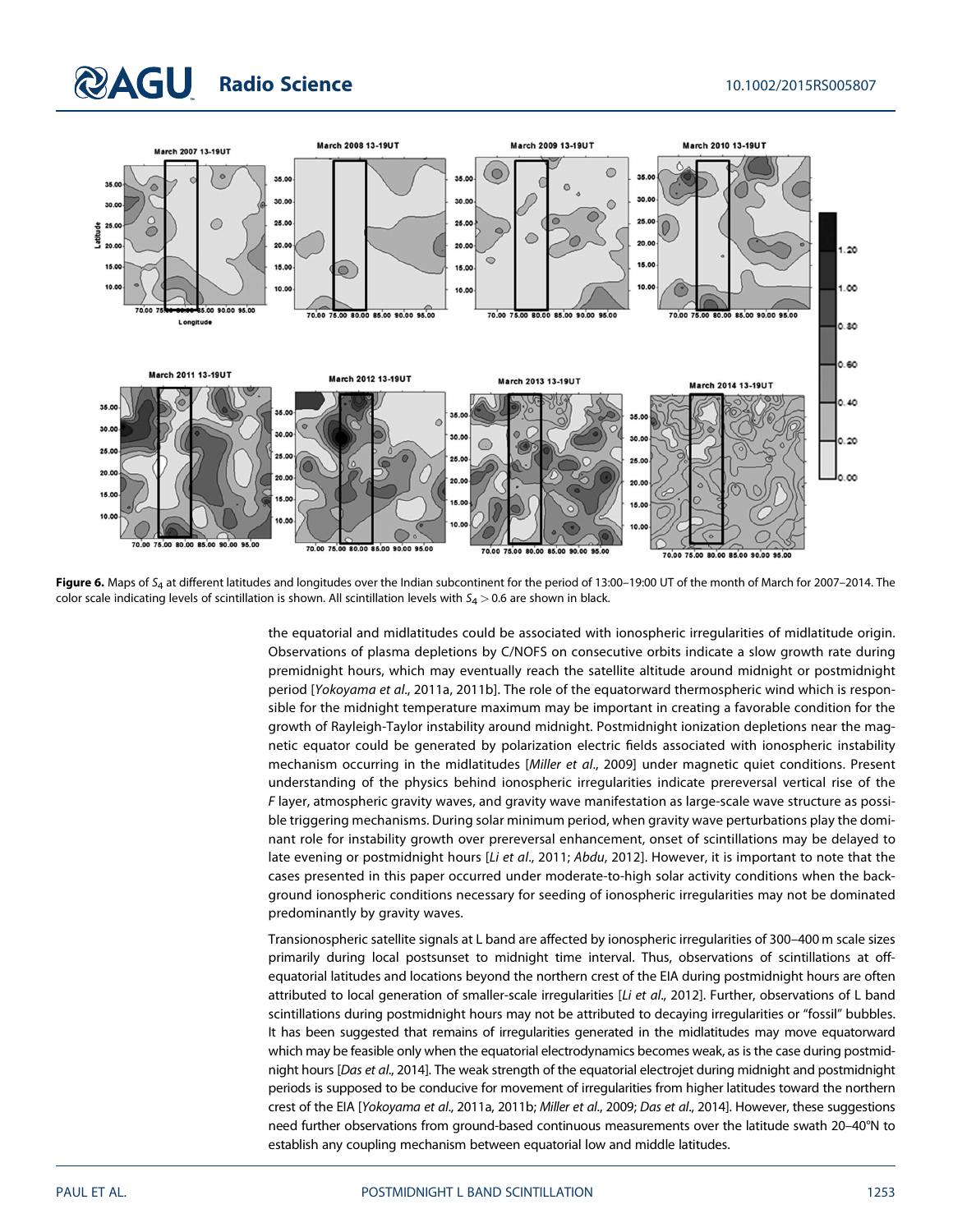# **RAGU Radio Science** 10.1002/2015RS005807



Figure 7. Maps of  $S_4$  at different latitudes and longitudes over the Indian subcontinent for the period of 19:00-23:00 UT of the month of March for 2007-2014. The color scale indicating levels of scintillation is shown. All scintillation levels with  $S_4 > 0.6$  are shown in black.

The results over the extended period of 2007–2014 indicate existence of a zone of weak or no scintillation covering the longitude swath 75–83°E over India for major part of the 8 year observation. This result is in good correspondence with the global four-cell pattern of longitudinal variability of the ionosphere [Immel et al., 2006]. Observations of equatorial postsunset ionosphere through  $O<sup>+</sup>$  airglow measurements using the IMAGE FUV and TIMED GUVI have shown longitudinal wave number four-cell pattern in magnetic latitude and F region peak ion density at a particular local time [Sagawa et al., 2005; Henderson et al., 2005]. Observations with OGO-4 satellite have exhibited this pattern to be invariant in space over many days around the equinoctial period under magnetic quiet conditions during high sunspot number years [England et al., 2006]. However, to the best of our knowledge, occurrence of a longitude swath of reduced ionospheric scintillation activity in the Indian longitude sector has not been reported earlier.

#### Acknowledgments

COSMIC scintillation data are available from the COSMIC Data Analysis and Archive Center [\(http://cdaac-www.cos](http://cdaac-www.cosmic.ucar.edu/cdaac/)[mic.ucar.edu/cdaac/\)](http://cdaac-www.cosmic.ucar.edu/cdaac/). C/NOFS CINDI data are provided through the auspices of the CINDI team at the University of Texas at Dallas ([http://cindispace.utdal](http://cindispace.utdallas.edu)[las.edu](http://cindispace.utdallas.edu)). IGS data are available from the website [http://sopac.ucsd.edu.](http://sopac.ucsd.edu) One of the authors (A.P.) acknowledges the support provided through scholarship under the Erasmus Mundas Leaders program of the European Union.

#### **References**

- Aarons, J. (1982), Global morphology of ionospheric scintillations, Proc. IEEE, 70(4), 360–378.
- Aarons, J. (1993), The longitudinal morphology of equatorial F-layer irregularities relevant to their occurrence, Space Sci. Rev., 63(3-4), 209–243.
- Abdu, M. A. (2012), Equatorial spread F development and quiet time variability under solar minimum condition, Ind. J. Radio Space Phys., 41, 168–183.
- Anderson, D. N., and G. Haerendel (1979). The motion of depleted plasma regions in the equatorial ionosphere, J. Geophys. Res., 84(A8), 4251–4256, doi:[10.1029/JA088iA07p05778](http://dx.doi.org/10.1029/JA088iA07p05778).
- Anthes, R. A., et al. (2008), The COSMIC/FORMOSAT-3 mission: Early results, Bull. Am. Meteorol. Soc., 89, 313–333, doi:[10.1175/BAMS-89-3-313](http://dx.doi.org/10.1175/BAMS-89-3-313). Banola, S., R. N. Maurya, and H. Chandra (2010), Solar and geomagnetic activity control on equatorial VHF scintillations in the Indian region, J. Ind. Geophys. Union, 14, 195.
- Basu, S., and S. Basu (1985), Equatorial scintillations: Advances since ISEA-6, J. Atmos. Sol. Terr. Phys., 47(8), 753–768.
- Basu, S., J. P. McClure, S. Basu, W. B. Hanson, and J. Aarons (1980), Coordinated study of equatorial scintillation and in situ and radar observations of nighttime F region irregularities, J. Geophys. Res., 85(A10), 5119–5130, doi:[10.1029/JA085iA10p05119](http://dx.doi.org/10.1029/JA085iA10p05119).
- Basu, S., E. MacKenzie, and S. Basu (1988), Ionospheric constraints on VHF/UHF communication links during solar maximum and minimum periods, Radio Sci., 23(3), 363–378, doi:[10.1029/RS023i003p00363.](http://dx.doi.org/10.1029/RS023i003p00363)
- Basu, S., S. Basu, J. Huba, J. Krall, S. E. McDonald, J. J. Makela, E. S. Miller, S. Ray, and K. Groves (2009), Day-to-day variability of the equatorial ionization anomaly and scintillations at dusk observed by GUVI and modeling by SAMI3, J. Geophys. Res., 114, A04302, doi:[10.1029/2008JA013899.](http://dx.doi.org/10.1029/2008JA013899)
- Candido, C. M. N., I. S. Batista, F. Becker-Guedes, M. A. Abdu, J. H. A. Sobral, and H. Takahashi (2011), Spread F occurrence over a southern anomaly crest location in Brazil during June solstice of solar minimum activity, J. Geophys. Res., 116, A06316, doi[:10.1029/2010JA016374](http://dx.doi.org/10.1029/2010JA016374). Chandra, H., and R. G. Rastogi (1972), Equatorial spread-F over a solar cycle, Ann. Geophys., 28, 37–44.
- Das, T., K. S. Paul, and A. Paul (2014), Observations of ionospheric irregularities around midnight and post-midnight near the northern crest of the equatorial ionization anomaly in the Indian longitude sector: Case studies, J. Atmos. Sol. Terr. Phys., doi[:10.1016/j.jastp.2014.05.001.](http://dx.doi.org/10.1016/j.jastp.2014.05.001)